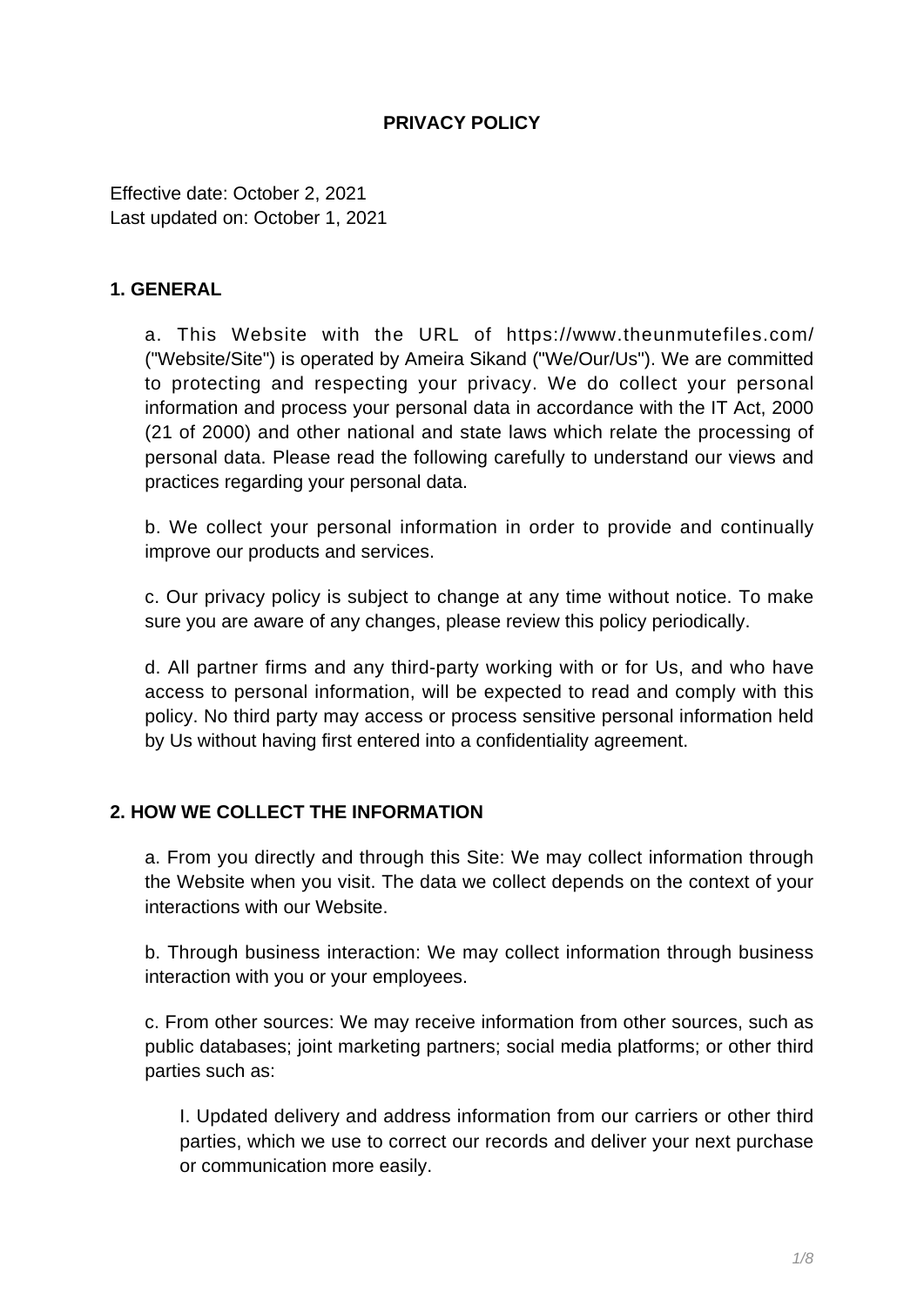II. Information about your interactions with the products and services offered by our subsidiaries.

# **3. INFORMATION WE COLLECT**

a. We collect information primarily to provide better services to all of our customers.

b. We collect the following information from you when you use or signup on our Website:

Name, Email, Address

c. When you visit our Site, some information is automatically collected. This may include information such as the Operating Systems (OS) running on your device, Internet Protocol (IP) address, access times, browser type, and language, and the website you visited before our Site. We also collect information about how you use Our products or services.

d. We automatically collect purchase or content use history, which we sometimes aggregate with similar information from other customers to create features such as Best Seller, Top Rated, etc...

e. The full Uniform Resource Locators (URL) clickstream to, through and from our website (including date and time); cookie number; products and/or content you viewed or searched for; page response times; download errors; length of visits to certain pages; page interaction information (such as scrolling, clicks, and mouse-overs).

f. We automatically collect information using "Cookies". Cookies are small data files stored on your hard drive the websites. Among other things, cookies help us improve our Site, our marketing activities, and your experience. We use cookies to see which areas and features are popular and to count visits to our Site.

g. Most Web browsers are set to accept cookies by default. If you prefer, you can choose to set your browser to remove cookies and to reject cookies. If you set your browser to reject cookies, some features will be unavailable. For more information on how to reject cookies, see your browser's instructions on changing your cookie settings.

h. By using this Website, you are agreeing that We may advertise your feedback on the Website and marketing materials.

i. We will retain your information as long as we require this to provide you with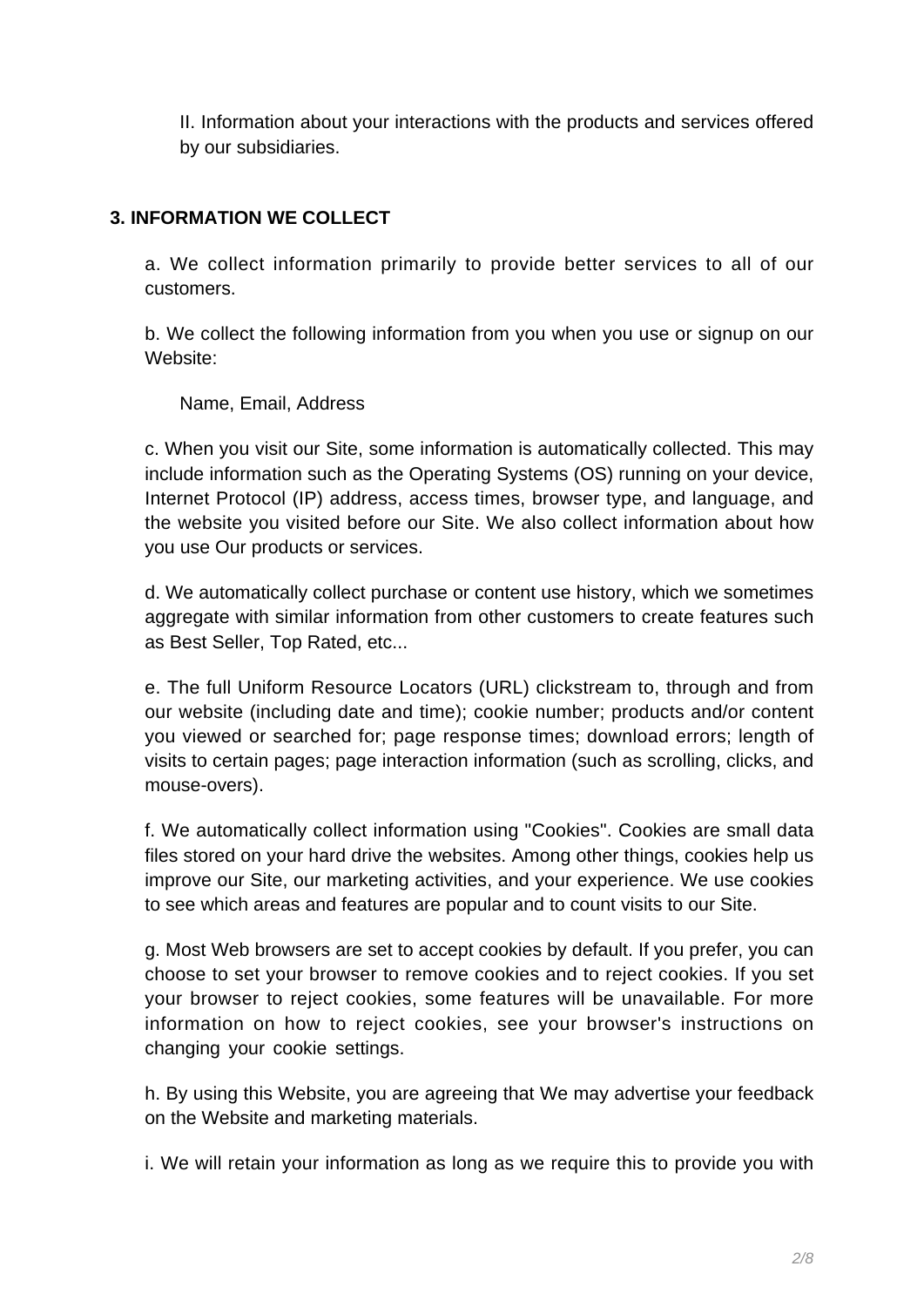the goods and services and for such period as mandated by the concerned laws.

j. If you opt to receive marketing correspondence from us, subscribe to our mailing list or newsletters, enter into any of our competitions or provide us with your details at networking events, we may use your personal data for our legitimate interests in order to provide you with details about our goods, services, business updates and events.

## **4. HOW WE USE INFORMATION**

a. We use the information we collect primarily to provide, maintain, protect and improve our current products and services.

b. We use the information collected through this website as described in this policy and we may use your information to:

I. Improve our services, Site and how we operate our businesses;

II. Understand and enhance your experience using our Site, products and services;

III. Personalize our products or services and make recommendations;

IV. Provide and deliver products and services you request;

V. Process, manage, complete, and account for transactions;

VI. Provide customer support and respond to your requests, comments, and inquiries;

VII. Create and manage the online accounts you manage on our Website;

VIII. Send you related information, including confirmations, invoices, technical notices, updates, security alerts and support and administrative messages;

IX. Communicate with you about promotions, upcoming events and news about products and services;

X. We may process your personal information without your knowledge or consent where required by applicable law or regulation for the purposes of verification of identity or for prevention, detection or investigation, including of cyber incidents, prosecution and punishment of offences;

XI. Protect, investigate and deter against fraudulent, unauthorized or illegal activity.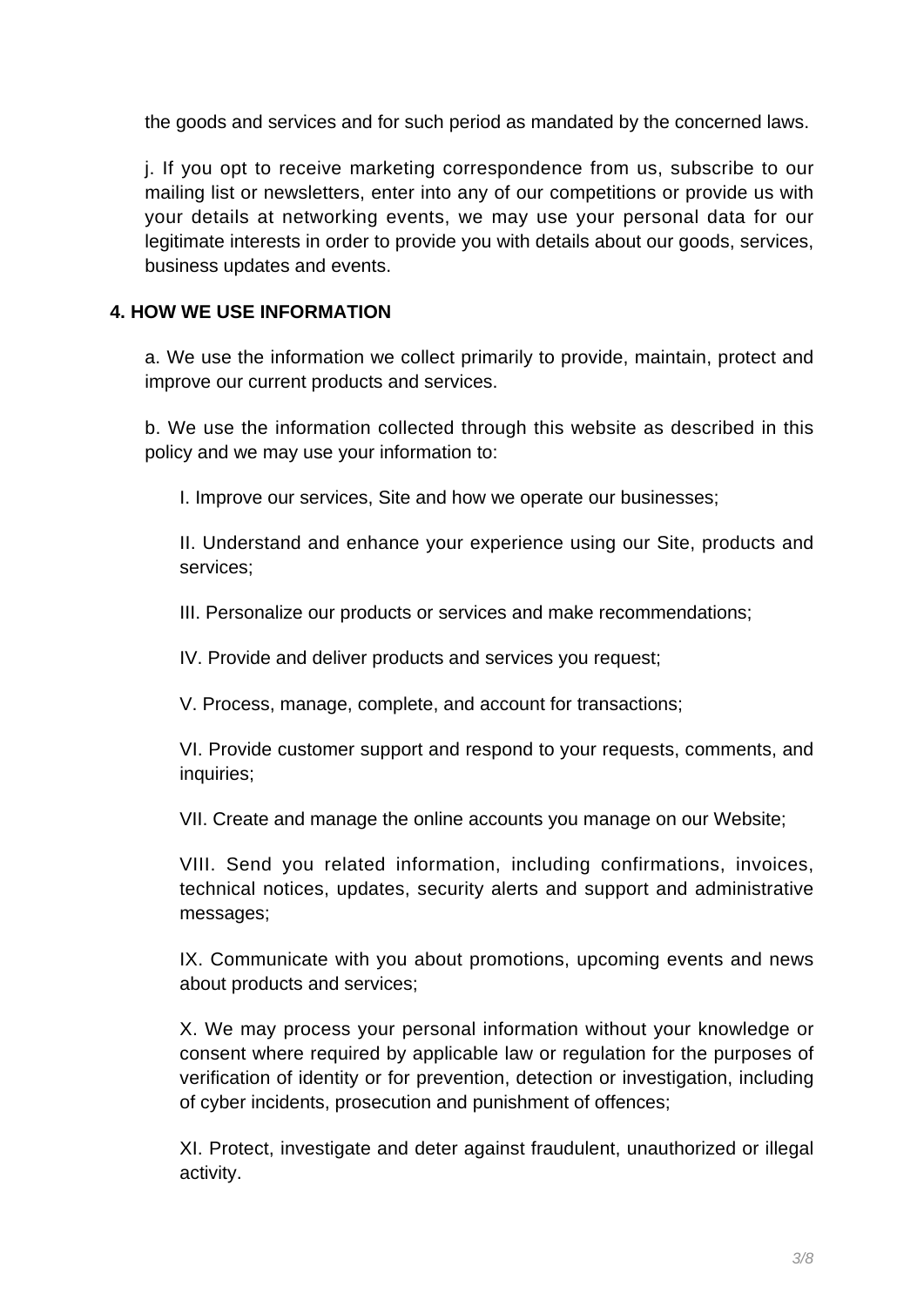# **5. DATA TRANSFER**

a. Information about our user is an important part of our business and we take due care to protect the same.

b. We share your data with your consent or to complete any transaction or provide any product or service you have requested or authorized. We also share data with our affiliates and subsidiaries, with vendors working on our behalf.

c. We may employ other companies and individuals to perform functions on our behalf. The functions include fulfilling orders for products or services, delivering packages, sending postal mail and e-mail, removing repetitive information from customer lists, providing marketing assistance, providing search results and links (including paid listings and links), processing payments, transmitting content, scoring credit risk, and providing customer service.

d. These third-party service providers have access to personal information needed to perform their functions but may not use it for other purposes. Further, they must process the personal information in accordance with this Privacy Policy and as permitted by applicable data protection laws.

e. We release account and other personal information when we believe is appropriate to comply with the law, enforce or apply our conditions of use, and other agreements, protect the rights, property or safety of Us, our users or others. This includes exchanging information with other companies and organizations for fraud protection and credit risk reduction.

## **6. COOKIES**

a. To optimize our web presence, we use cookies. These are small text files stored on your computer's main memory. These cookies are deleted after you close the browser. Other cookies remain on your computer (long-term cookies) and permit its recognition on your next visit. This allows us to improve your access to our site. This helps us to learn more about your interests, and provide you with essential features and services and for additional purposes, including:

I. Keeping track of items stored in your shopping basket.

II. Conducting research and diagnostics to improve the content, products, and services.

III. Preventing fraudulent activity.

IV. Improving security.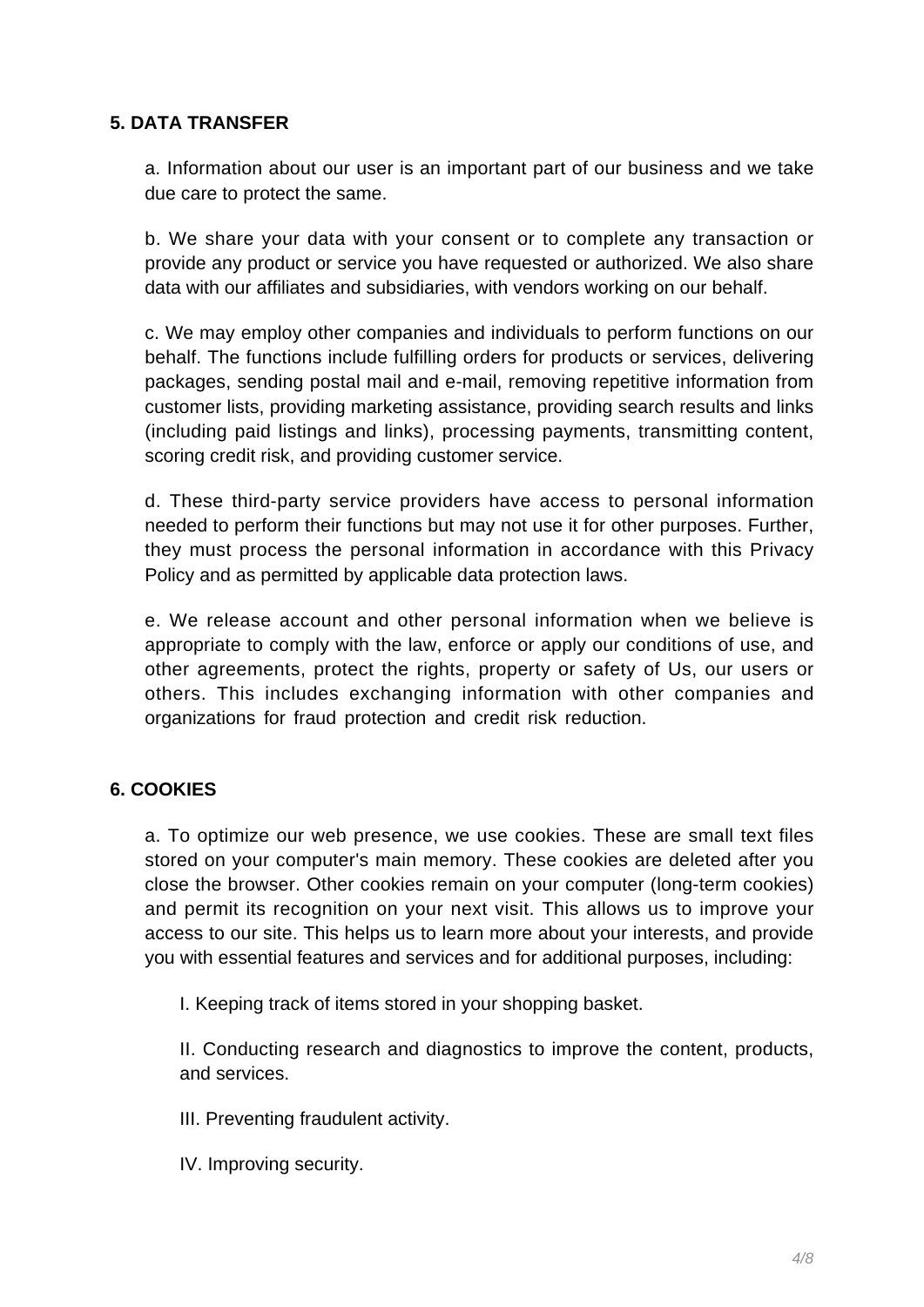b. Our cookies allow you to take advantage of some of our essential features. For instance, if you block or otherwise reject our cookies, you will not be able to add items to your shopping basket, proceed to checkout, or use any products or services that require you to sign in.

c. Approved third parties also may set cookies when you interact with Our services.

d. Third parties include search engines, providers of measurement and analytics services, social media networks, and advertising companies.

e. Third parties use cookies in the process of delivering content, including ads relevant to your interests, to measure the effectiveness of their ads, and to perform services on behalf of Us.

f. You can prevent the storage of cookies by choosing a "disable cookies" option in your browser settings. But this can limit the functionality of our services.

# **7. DATA SECURITY**

a. We take due care to protect customer data. Technical measures are in place to prevent unauthorized or unlawful access to data and against accidental loss or destruction of, or damage to, data. The employees who are dealing with the data have been trained to protect the data from any illegal or unauthorized usage.

b. We work to protect the security of your information during transmission by using Secure Sockets Locker (SSL) software, which encrypts information you input. SSL allows sensitive information such as credit card numbers, UID's and login credentials to be transmitted securely.

c. We follow the Payment Card Industry Data Security Standard (PCI DSS) when handling branded credit cards from the major card schemes.

d. We maintain physical, electronic, and procedural safeguards in connection with the collection, storage, and disclosure of personal customer information.

e. We take reasonable steps to help protect your personal information in an effort to prevent the loss, misuse, and unauthorized access, disclosure alteration and destruction. It is your responsibility to protect your user names and passwords to help prevent anyone from accessing or abusing your accounts and services. You should not use or reuse the same passwords you use with other accounts as your password for our services.

f. It is important for you to protect against unauthorized access to your password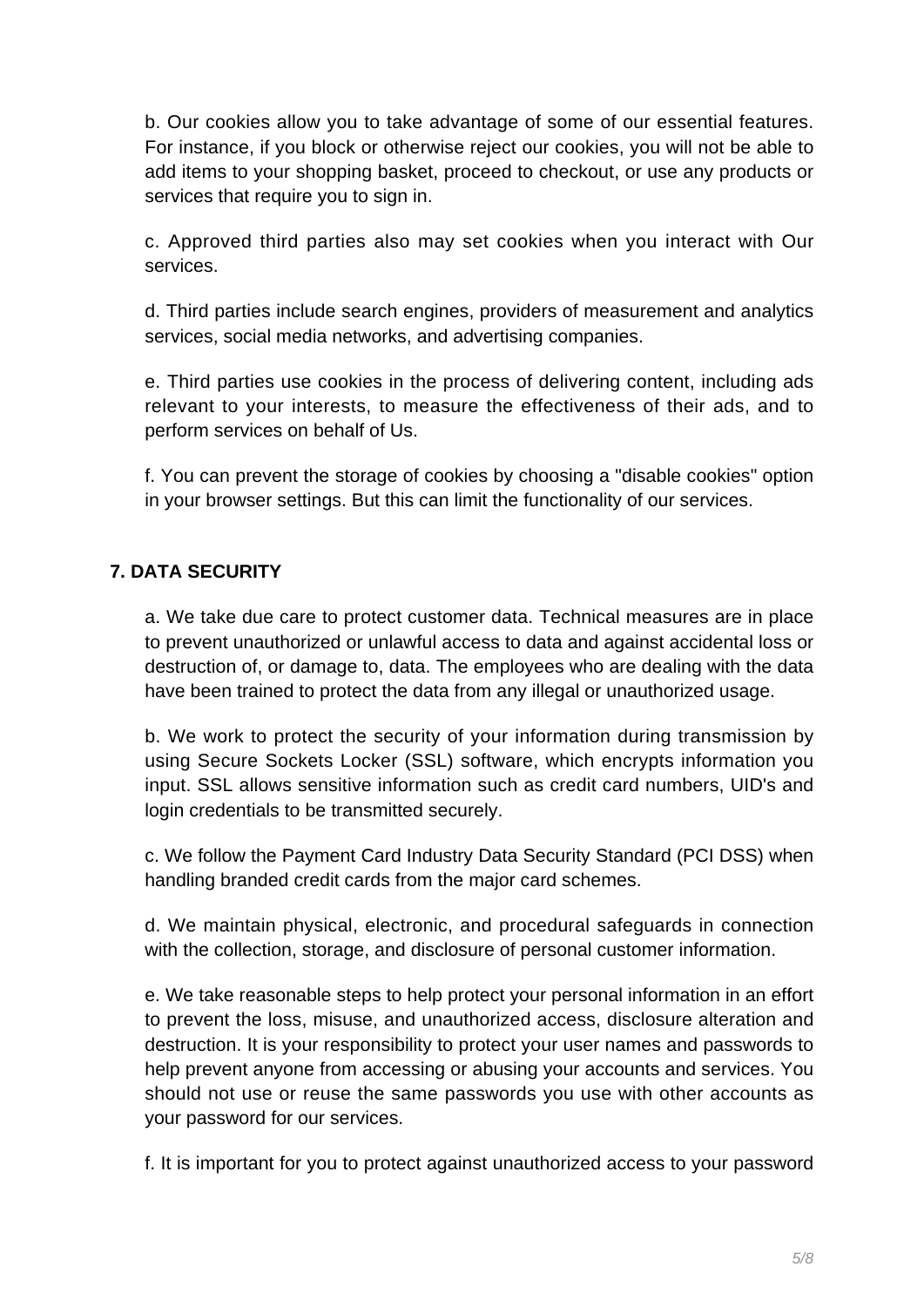and your computers, devices, and applications. Be sure to sign off when you finish using a shared computer.

g. Information you provide to us is shared on our secure servers. We have implemented appropriate physical, technical and organizational measures designed to secure your information against accidental loss and unauthorized access, use, alteration or disclosure. In addition, we limit access to personal data to those employees, agents, contractors, and other third parties that have a legitimate business need for such access.

h. Information collected from you will be stored for such period as required to complete the transaction entered into with you or such period as mandated under the applicable laws.

# **8. LINKS TO THIRD PARTY SITE/APPS**

Our Site may, from time to time, contain links to and from other websites of third parties. Please note that if you follow a link to any of these websites, such websites will apply different terms to the collection and privacy of your personal data and we do not accept any responsibility or liability for these policies. When you leave our Site, we encourage you to read the privacy policy of every website you visit.

## **9. SOCIAL NETWORK PLUGINS**

This Website incorporates plugins and/or buttons for social networks, in order to allow easy sharing on your favourite social networks. These plugins are programmed so as not to set any cookies when assessing the page to safeguard the privacy of users. Cookies may be set, if you make voluntary use of the plugin. The collection and use of information obtained by means of the plugin are governed by the respective privacy policies of the social networks.

## **10. SHARING OF PERSONAL INFORMATION**

a. We do not share your personal data with third parties without your prior consent other than:

I. With third parties who work on our behalf provided such third parties adhere to the data protection principles set out in the IT Act, 2000 (21 of 2000) and other applicable legislation, or enter into a written agreement with Us requiring that the third party provide at least the same level of privacy protection as is required by such principles;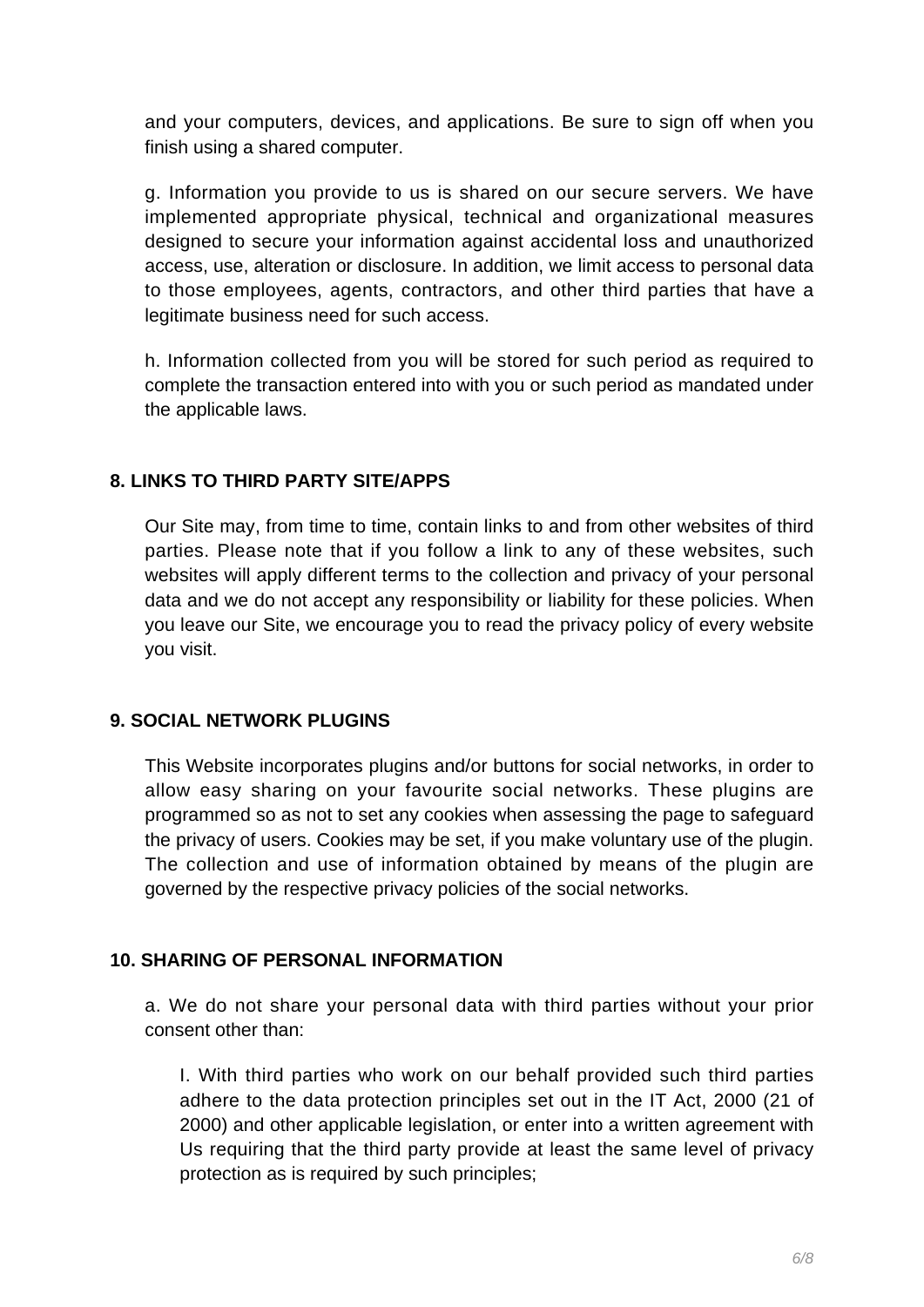II. To comply with laws or to respond to lawful requests and legal process;

III. To protect the rights and property of Us, our agents, customers, and others including to enforce our agreements, policies and terms of use;

IV. In an emergency, including to protect the personal safety of any person; and

V. For the purpose of a business deal (or negotiation of a business deal) involving the sale or transfer of all or a part of our business or assets (business deals may include, for example, any merger, financing, acquisition, divestiture or bankruptcy transaction or proceeding).

## **11. CHILDREN**

If you are under 18, or the age of majority in the jurisdiction in which you reside, you may only use Our Website with the consent of your parent or legal guardian. In any case, We will not be liable for any cause of action that arose due to noncompliance with this section.

# **12. YOUR INFORMATION CHOICES AND CHANGES**

a. You can also make choices about the collection and processing of your data by Us. You can access your personal data and opt-out of certain services provided by the Us. In some cases, your ability to control and access to your date will be subject to applicable laws.

b. You may opt-out of receiving promotional emails from Us by following the instructions in those emails. If you opt-out, we may still send you nonpromotional emails, such as emails about our ongoing business relationship. You may also send requests about you got preferences, changes and deletions to your information including requests to opt-out of sharing your personal information with third parties by sending an email to the email address provided at the bottom of this document.

# **13. CHANGES TO THIS POLICY**

We may change this policy from time to time. If we make any changes to this policy, we will change the "Last Updated" date above. You agree that your continued use of our services after such changes have been published to our services will constitute your acceptance of such revised policy.